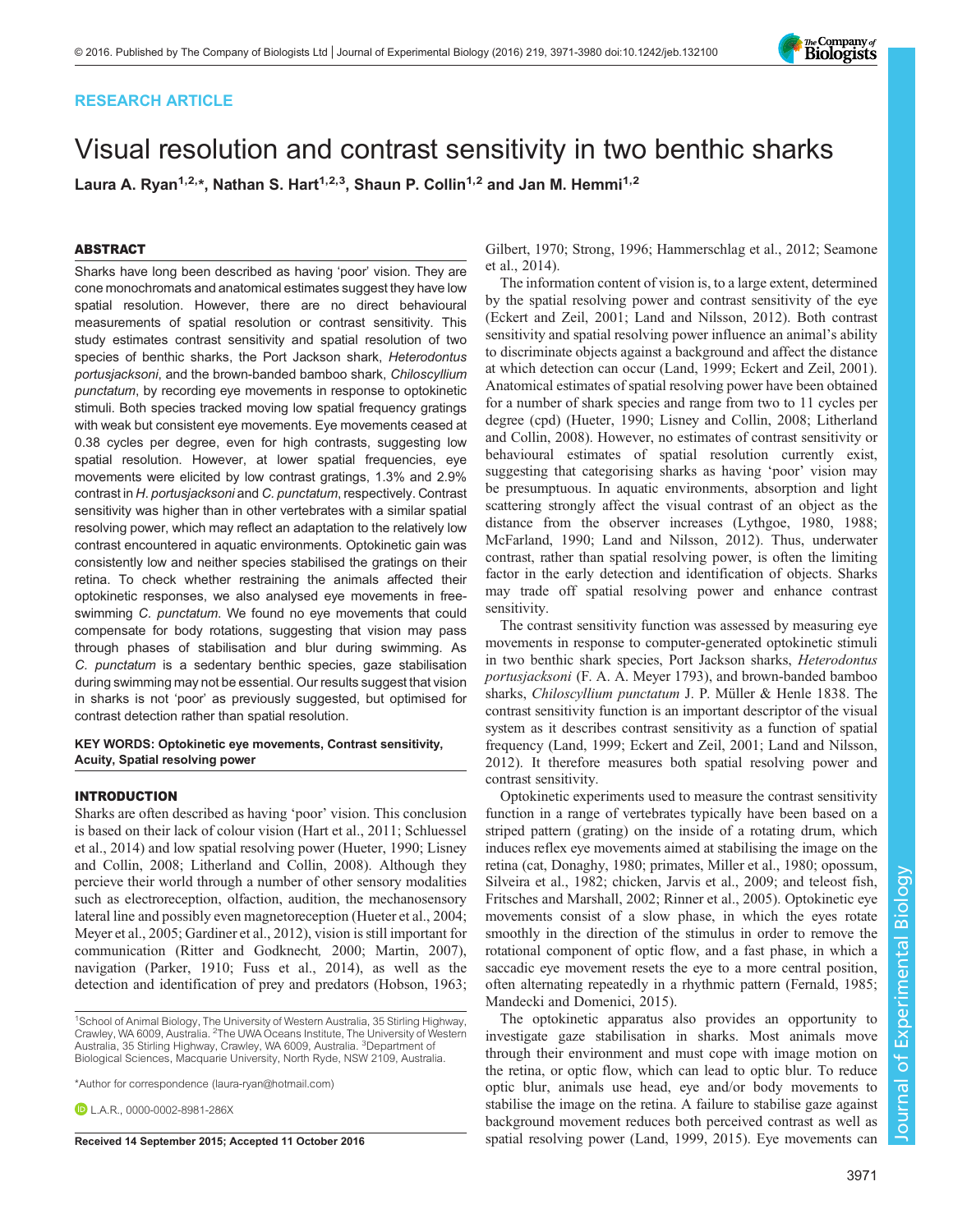<span id="page-1-0"></span>also be used to fixate a moving object on the most sensitive region of the retina [\(Collewijn, 1977;](#page-7-0) [Frost, 1978](#page-8-0); [Land, 1999, 2015\)](#page-8-0).

Eye movements in sharks are thought to be controlled through efference copy, a neural mechanism in which a copy of the signal that controls the movement of the tail and body during swimming is sent to the eye muscles, thereby causing eye movements that counteract body rotation [\(Harris, 1965](#page-8-0); [Combes et al., 2008](#page-7-0); [Land,](#page-8-0) [2015](#page-8-0)). Sharks have a unique organisation of oculomotor neurones [\(Graf and Brunken, 1984\)](#page-8-0), suggesting that the optokinetic responses in sharks may differ from other vertebrates. Considering the phylogenetic importance of sharks in that they evolved over 400 million years ago ([Miller et al., 2003](#page-8-0)) and are the oldest living descendants of the first jawed vertebrates, they may represent a phylogenetically conserved design for optokinetic eye movements [\(Davis et al., 2012\)](#page-7-0). However, to date, no optokinetic responses have been observed in sharks [\(Masseck and Hoffmann, 2009; Land,](#page-8-0)  $2015$ ). The study species  $H.$  portusjacksoni and  $C.$  punctatum are the most primitive of the modern sharks (galeomorphs) [\(Shirai,](#page-9-0) [1992](#page-9-0), [1996](#page-9-0); [Winchell et al., 2004](#page-9-0)). Understanding contrast sensitivity, spatial resolving power and gaze stabilisation in these species may therefore provide insights into the origins of visual perception in modern sharks and other contemporary vertebrates.

In this study, eye movements of restrained sharks were measured in response to stimuli simulating different forms of self motion: horizontal motion (translation), vertical motion and rotation around the longitudinal body axis (roll). Eye movements were also measured in free-swimming C. punctatum to assess the effects of restraining the animals and to estimate the impact of motion blur, by calculating the distance at which objects are stabilised on the retina during a swimming cycle.

# MATERIALS AND METHODS

## Ethics statement and experimental animals

Three captive-bred brown-banded bamboo sharks, C. punctatum [fork length (FL) 35–40 cm, eye diameter 7.5–9.5 mm], and three wild-caught Port Jackson sharks, H. portusjacksoni (FL 20–30 cm, eye diameter 9.5–11 mm), were used for the optokinetic

experiments. Heterodontus portusjacksoni were held in a large 2800 litre aquarium and *C. punctatum* were held in a 1000 litre aquarium before and after any experimental procedures. Eye movements in free-swimming individuals were only recorded from *C. punctatum*, as they were held in a glass aquarium that was suitable for the video recordings. The experiments complied with the Western Australia Animal Welfare Act (2002) and were covered by an ethics protocol (RA/3/100/1220), approved by the animal ethics committee of The University of Western Australia.

#### Optokinetic apparatus

During optokinetic experiments, sharks were gently restrained in a small square tank  $(30\times25 \text{ cm})$  by placing small wooden pegs along the side of the body. The head and tail were secured with flexible plastic straps. A 1 cm clear Perspex plate in front of the shark maintained the animal's head 5 cm from the front edge of the tank. The tank was positioned in the centre of four radiance-calibrated LCD computer monitors (Dell E2310Hc, Dell Inc.) with the midpoint between the animals' eyes positioned 25 cm away from all monitors (Fig. 1A,B). The monitors had a light intensity of  $3.2 \times 10^{-5}$  W sr<sup>-1</sup> cm<sup>-2</sup>, measured using a calibrated light meter (International Light Technologies, ILT1700). The monitors covered approximately 65 deg of the sharks' vertical visual field and 360 deg of their horizontal field. The visual fields of the species used in this study have not been measured, but the monitors would have covered approximately 68% of the total visual field of a lemon shark (Negaprion brevirostris), which have comparable eye position to the species used in this study [\(McComb et al., 2009](#page-8-0)).

All visual stimuli were constructed in MATLAB (The MathWorks, Natick, MA, USA) utilising the Psychtoolbox 3 extension [\(Brainard, 1997;](#page-7-0) [Pelli, 1997](#page-8-0)). Eye movements were recorded using a Sony Handycam (HDR CX700 or HDR CX550) set to night mode and positioned below the monitor. Infrared LED (850 nm) lights aided the detection of the pupil, without affecting the light intensity perceived by the sharks. Videos were converted to avi format using FFmpeg (git-1654ca7; [https://www.ffmpeg.org/\)](https://www.ffmpeg.org/) and imported into a custom MATLAB program (J.M.H.; modified



Fig. 1. Virtual optokinetic drum setup and<br>Monitor **Fig. 1.** Virtual optokinetic drum setup and calculation of eye movements. (A) Top view photograph of Chiloscyllium punctatum positioned at the centre of the virtual drum. The animal is surrounded by four computer monitors with vertical gratings, which move horizontally. (B) Position of the recording camera. The schematic shows a frontal view with the camera positioned underneath a side monitor and focused on the eye. (C) Eye movements were calculated in degrees by comparing the position of the pupil in one frame (T1) with the next frame (T2). (D) The inverse sine of the distance (x) the pupil moved and the radius of the eye  $(r_{\text{eye}})$  were used to calculate eye movements per degree.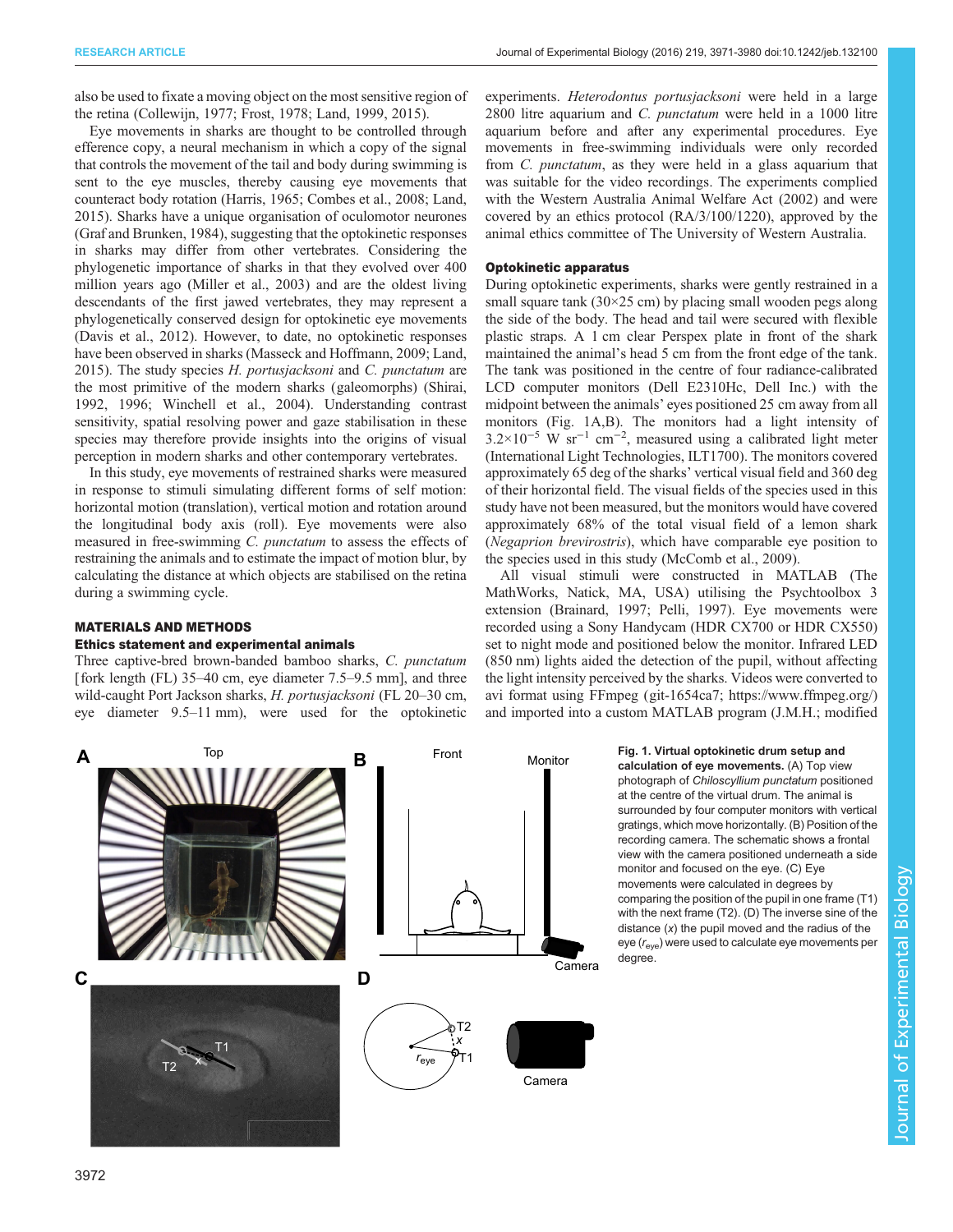from [How et al., 2007](#page-8-0)) to automatically track the position of the pupil. Spatial sampling resolution was half a pixel, equivalent to 0.05 deg in gaze rotation. Eye movements were calculated in degrees by comparing the relative position of the pupil between frames ([Fig. 1C](#page-1-0),D) and calibrating pixels for absolute size at the plane of the eye. Eye diameter was initially estimated as the maximum diameter of a circle fitted to the exposed eye. These estimates of eye diameter were later confirmed in euthanised individuals. The inverse sine of the distance  $(x)$  the pupil moved on screen and the radius of the eye  $(r_{\text{eve}})$  was used to calculate eye movements in degrees [\(Fig. 1](#page-1-0)C,D). However, these calculations did not take into account the 3D path of the eye's rotation. However, given the small eye movements of the sharks, the error was estimated to be very small – approximately 0.2% for eye movement of 10 deg.

#### Experimental procedure

Sharks were acclimated to the experimental setup for 10 min. Each trial tested one particular spatial frequency and contrast combination and consisted of eight 10 s motion segments. Stimulus direction was reversed after each segment. The start direction for each trial (clockwise or anticlockwise) was chosen at random.

In a pilot study, we tested the ability of sharks to track gratings at different speeds. A vertical sine-wave grating with a spatial frequency of 0.14 cpd and speeds of 0.5, 1, 2, 5, 10, 20 deg s<sup>-1</sup> were used to estimate the tracking gain (i.e. the speed of the eye relative to the speed of the stimulus). Speeds were presented in a randomised order. The gain decreased with stimulus speeds above 5 deg s−<sup>1</sup> ; a speed of 2 deg s−<sup>1</sup> produced the most consistent eye movements with the highest and most reliable tracking gain (low s.e.m.) in both species and was used for all further experiments (Fig. 2).

## Contrast sensitivity and spatial resolution

For each animal, a contrast threshold was determined for every spatial frequency. The contrast threshold was reached when the sharks no longer tracked the stimulus as judged by the fact that recorded eye movements were smaller than during control conditions, which were not expected to elicit stimulus-directed eye movements. For each individual, three different controls were used: (1) a high spatial frequency grating of 5 cpd, which is significantly greater than the anatomical estimates of spatial



Fig. 2. Mean±s.e.m. gain of eye movements at different stimulus speeds. The effect of the speed of the horizontally moving 0.14 cpd vertical sine-wave grating on the gain in Heterodontus portusjacksoni (Hp) and C. punctatum (Cp) (n=3 for each species).

resolving power for both species ([Harahush et al., 2014](#page-8-0); L. Peel, S.P.C. and N.S.H., unpublished data); (2) a stationary grating with a spatial frequency of 0.24 cpd ( preliminary trials suggested that sharks were able to track a grating of this size); and (3) a moving zero contrast grating. At each spatial frequency, contrasts between 100% and 0.5% were tested in a randomised order. Spatial frequencies were tested in 0.1  $log_{10}$  unit steps between 0.017 and 0.640 cpd. The presentation order of spatial frequencies and contrasts within a spatial frequency was randomised.

To determine whether contrast sensitivity was affected by light intensity, the experiment was performed at two average light intensities – 3.2×10<sup>-5</sup> W sr<sup>-1</sup> cm<sup>-2</sup> and 3.7×10<sup>-6</sup> W sr<sup>-1</sup> cm<sup>-2</sup> (International Light Technologies, ILT1700) – adjusted by dimming the brightness of the monitors. At the dimmer light intensity, only two individuals of each species were tested and contrast sensitivity was estimated in  $0.2 \log_{10}$  unit steps for spatial frequencies between 0.017 and 0.640 cpd. Pupil size (horizontal extent of the vertical slit pupils) was measured at both light intensities.

For all stimuli, the centre position of the pupil was tracked at 40 ms intervals over 80 s of stimulus movement (four 10 s segments for each direction). The horizontal component of the eye movement trace was smoothed with a Gaussian filter with a standard deviation of three frames. Large and fast eye movements, which generally represented saccades or other voluntary eye movements (defined as eye velocity that exceeded 2 deg s<sup>-1</sup>), were removed to avoid contamination of slow phase eye movements, which represent the visual tracking phase. The remaining track was spliced back together and any offsets at the splice position were removed. If more than 4 s of tracking was removed from a single segment, it was excluded from further analysis. The remaining segments were then fitted by a straight line [\(Fig. 3A](#page-3-0)), which corresponds to the average eye velocity. The slopes of all segments that corresponded to the same stimulus direction were averaged to estimate average eye velocity for the clockwise and anticlockwise stimulus directions, respectively ([Fig. 3](#page-3-0)B). Tracking gain was calculated by dividing the average of the absolute eye velocity by the stimulus velocity. The difference between the eye velocity for different stimulus directions was used to determine whether the animals tracked the stimulus. Calculating the difference in eye velocity between alternating stimulus directions made it easier to reject slow drifting eye movements at stimulus thresholds. For each individual, the maximum difference in relative eye velocity between stimulus directions during control conditions was used as the noise threshold to define the presence of tracking. Contrast thresholds were then calculated by interpolating the results to find the contrast at which the difference in eye velocity was equal to the noise threshold [\(Fig. 3](#page-3-0)C). Our experimental design of eight 10 s intervals with alternating movement directions helped optimise the sensitivity of our analysis, as it limited the number and impact of saccades on our estimates of optokinetic gain and helped separate random eye movements from stimulus-directed eye movements.

For each individual, a full contrast sensitivity function was calculated as the inverse of threshold contrast at each spatial frequency. The contrast sensitivity function was then averaged across animals. An ANOVA was performed in R (R Foundation for Statistical Computing, Vienna, Austria) to test for differences in peak contrast sensitivity between the two species and between light intensities. Spatial frequencies within  $0.1 \log_{10}$  unit steps of the highest contrast sensitivity were used to compare peak contrast sensitivity between species and light intensities. Spatial resolution and contrast sensitivity were  $log_{10}$  transformed for all analyses to fulfil the assumption of homogeneity of variance [\(Zar, 1999](#page-9-0)). The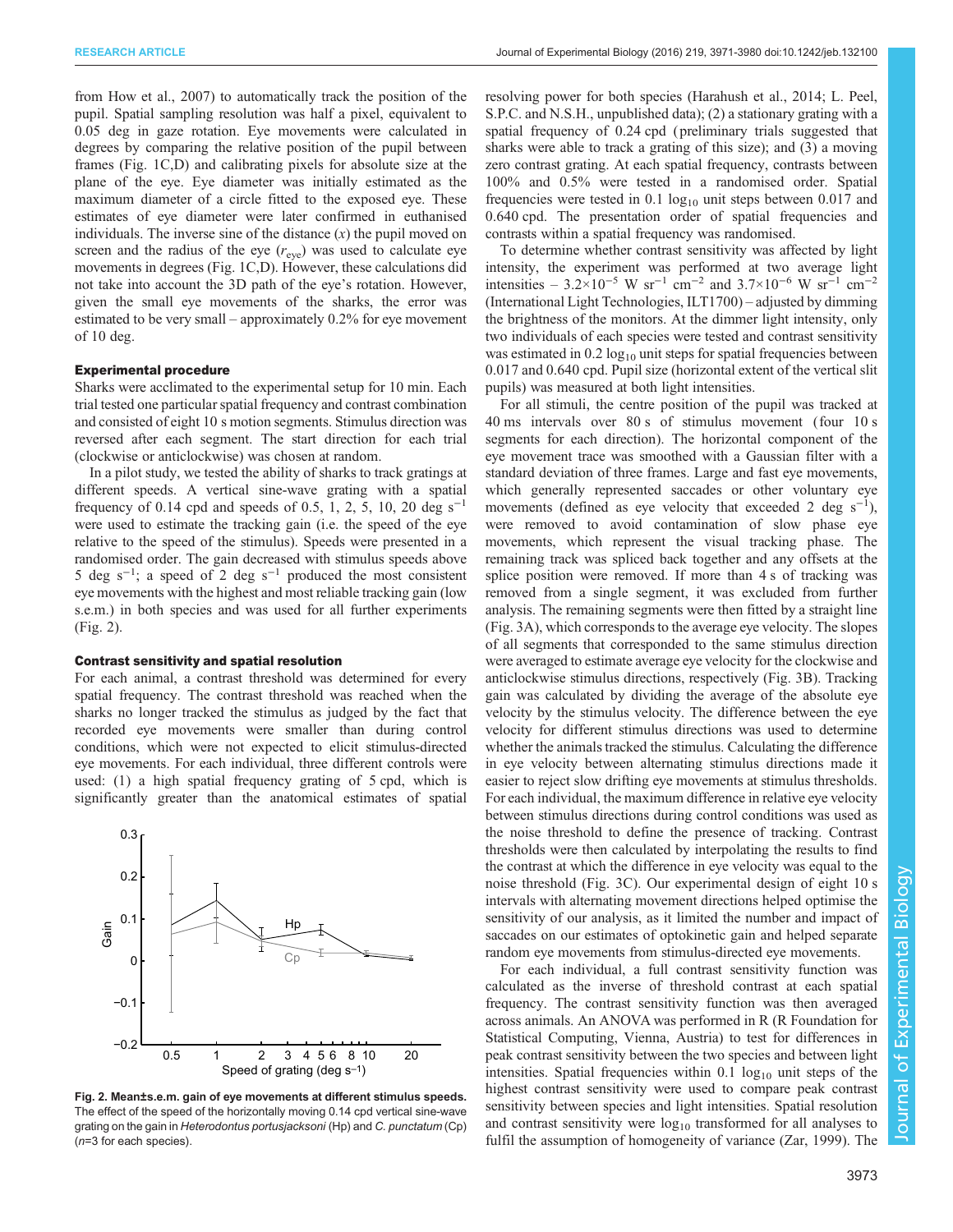<span id="page-3-0"></span>

Fig. 3. Method for calculating average eye movements in order to calculate contrast sensitivity. (A) Eye movement trace from H. portusjacksoni in response to vertical sine-wave gratings at a spatial frequency of 0.18 cpd at 100% contrast, with a slope, corresponding the velocity of eye movements, fitted to each 10 s segment. The saccade is traced in grey as it was removed from the analysis. A decrease in the eye position represented tracking to the right and increases represent tracking to the left. (B) The eye velocity for each 10 s segment (grey) and average eye velocity (black) when the gratings moved to the left  $(S_1)$  or right  $(S_2)$  and the difference between the average relative eye velocity (ΔS). (C) The difference in relative eye velocity (ΔS) at 0.18 cpd at a range of contrast. The dashed line represents the noise threshold, which was estimated from the control stimuli. The arrow indicates the contrast threshold, calculated as the contrast at which the interpolated ΔS equaled the noise threshold.

highest spatial frequency at 100% contrast was used as an estimate of the spatial resolving power.

#### The effect of motion direction on eye movements

To understand the ability of sharks to use eye movements to compensate for motion in different directions, eye movements were recorded in response to three different types of large-field motion. (1) Horizontal motion of vertical sine-wave gratings rotating around the shark, simulating a rotation of the shark around the vertical axis. The horizontal motion stimulus was used to estimate contrast sensitivity. (2) Vertical motion, using a horizontal sine-wave grating that moved simultaneously on all monitors in a vertical direction and simulated visual motion consistent with a shark moving up and down in the water column. And (3) rotation around the longitudinal body axis of the shark (roll). During the presentation of the stimulus, which simulated a roll, horizontal sine-wave gratings were presented on the two monitors positioned along the side of the shark (monitors in front and behind the sharks were blacked out). The gratings moved in an upward direction on one monitor, whilst the gratings on the other monitor moved downwards. For all stimuli, gratings were presented at 100% contrast at two spatial frequencies (0.08 and 0.14 cpd) with a rotation speed of 2 deg  $s^{-1}$ .

As a comparison, four horizontally moving vertical black bars on a white background (one bar was presented on each monitor) were used to test the sharks' ability to track object motion. Movement speed was 2 deg s<sup>-1</sup> and bar width was set at either 4 or 6 deg (approximately equivalent to the bar width of a 0.08 and 0.14 cpd grating, respectively). Tracking was assessed as described for the contrast sensitivity experiment.

#### Eye movements in free-swimming sharks

To determine whether eye movements were affected by restraining the animals, eye movements were also measured in three free-swimming C. punctatum housed in a 0.8×1.5 m clear, rectangular aquarium. Sharks exhibited a large degree of lateral head movement during swimming due to their sinusoidal swimming pattern. Eye movements were recorded on a Sony Handycam (HDR CX700), which was positioned perpendicular to

the swimming direction. Head movements were recorded simultaneously with a second Sony Handycam (HDR CX550), which was positioned directly above the tank. To measure the correlation between eye and body movements during swimming, the two cameras were synchronised to within one frame (error less than 20 ms). For each individual shark, three passes of the camera were analysed. Each pass encompassed approximately one swimming cycle. A swim cycle consisted of a head movement away from the midline to one side of the body. When the head reached the extremity, it then moved to the opposing side of the body before returning back to the midline.

Eye and head movements of free-swimming sharks were analysed as described above. To determine the relative movement of the eye within the head and remove translational motion, an additional marker point on the head next to the eye was tracked and pupil position calculated relative to the marker. Eye size was used to calculate eye movements in degrees (see above). Head rotations were measured with the camera above the tank by automatically tracking the position of the two eyes, which allowed head rotation to be calculated as an angle in the horizontal plane. Because the sharks were at different points in the swimming cycle with each pass of the camera, the correlation between head and eye movements was estimated using cross-correlations. The peak of the cross-correlation trace was normalised. A correlation value of one represented a perfect correlation between head and eye movements, while a value of zero meant no correlation. Cross-correlations from individual recordings were aligned along the time lag of the largest value and averaged.

## RESULTS

# Contrast sensitivity and spatial resolution

Both species of shark moved their eyes to follow the rotating grating; however, neither species performed a typical optokinetic response characterised by a rhythmic nystagmus ([Fernald, 1985](#page-8-0); [Mandecki and Domenici, 2015\)](#page-8-0). In contrast, saccades were sporadic, occurring at different points in the slow phase rotation, and were equally likely to move in the same direction as the slow phase eye movements as well as the opposite direction (Fig. 3A). Eye movements had a low gain, even during the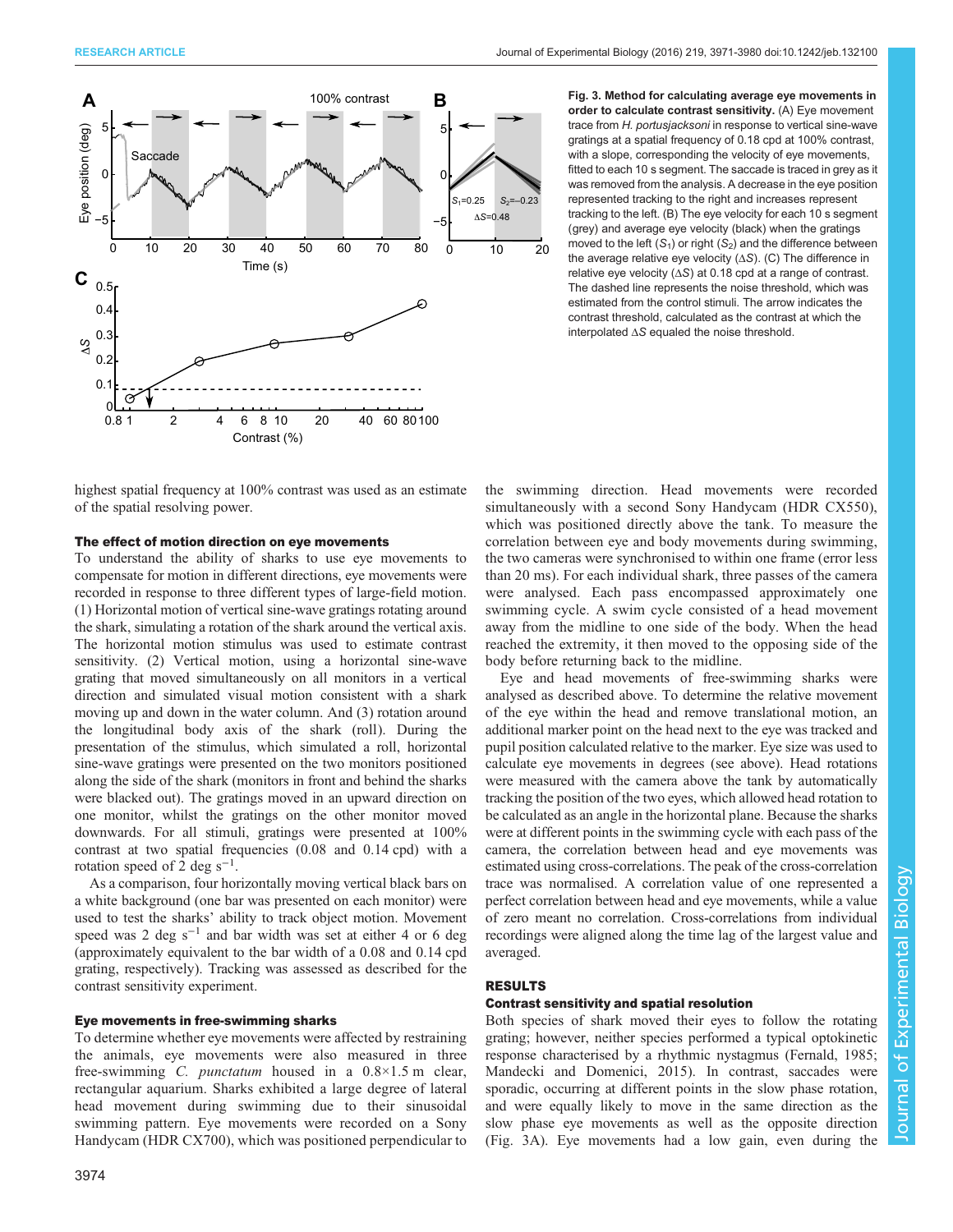preliminary speed experiment. A gain of one, which would indicate tracking at the same angular speed as the stimulus, never occurred. Average gain was 0.21 and 0.06 for H. portusjacksoni and C. punctatum, respectively. For both species, tracking never completely stabilised gaze.

Despite the low gain, eye movements were reliable and increased consistently with grating contrast ([Fig. 3](#page-3-0)C). Based on the threshold contrasts for all spatial frequencies, a contrast sensitivity function was calculated for each species (Fig. 4). Contrast sensitivity increased for both species with spatial frequency until approximately 0.14 cpd, before declining towards higher frequencies. In both species, the threshold for spatial resolving power was 0.38 cpd. No visual tracking occurred at higher spatial frequencies. The peak contrast sensitivity threshold was significantly higher for H. portusjacksoni than for C. punctatum (contrast sensitivity 75.4 versus 34.6, respectively; ANOVA, contrast sensitivity∼species,  $F_1$ =8.37, P=0.007).

The approximately 10-fold difference in light intensity was enough to cause a significant increase in the size of the pupil for both species. The horizontal pupil diameter of C. *punctatum* increased from  $3.7\pm0.18$  to  $7.1\pm0.92$  mm (mean $\pm$ s.e.m.; *t*-test,  $t_3 = -3.76$ ,  $P=0.03$ ) and the horizontal pupil diameter of H. portusjacksoni increased from  $9.7\pm0.75$  to  $17.2\pm0.81$  mm (*t*-test,  $t_3 = -4.94$ ,  $P = 0.02$ ) when the light intensity was decreased. However, light intensity had no significant effect on contrast sensitivities (ANOVA, contrast sensitivity∼species+light intensity,  $F_1$ =2.71, P=0.11).

## Directional sensitivity of eye movements

We used a range of wide-field motion stimuli to determine whether sharks used eye movements to compensate for large-field image motion in different directions. Both H. portusjacksoni and C. punctatum produced slow but consistent and reliable eye movements in the direction of the moving gratings ([Fig. 5\)](#page-5-0). Both eyes were monitored for responses to the vertically moving stimuli. For both of the vertical motion stimuli, which simulated visual motion consistent with the rising or lowering of the shark in the water column and a rotation around the longitudinal axis of the shark, both eyes were able to follow the gratings, thereby moving in either the same or opposite directions, as required ([Fig. 5](#page-5-0)). Eye movement gain did not vary between the wide-field stimulus conditions (ANOVA, gain∼species+grating,  $F_2$ =3.01, P=0.07), but H. portusjacksoni



Fig. 4. Comparison of the contrast sensitivity function between H. portusjacksoni (Hp) and C. punctatum (Cp) at a light intensity of 3.2×10<sup>−5</sup> W sr<sup>−1</sup> cm<sup>−2</sup>, showing the contrast sensitivity (mean±s.e.m.) at each spatial frequency. The 'X' markers represent an individual that did not exhibit tracking at a specific spatial frequency.

produced eye movements with significantly greater gain  $(0.21 \pm$ 0.03 deg s<sup>-1</sup>, mean±s.e.m.) than *C. punctatum* (0.06±0.01 deg s<sup>-1</sup>) (ANOVA, gain~species,  $F_1$ =29.01, P=<0.0001). During the object motion stimulus, only one individual of H. portusjacksoni and one individual of *C. punctatum* tracked the object with their gaze.

#### Eye movements during free-swimming

Chiloscyllium punctatum did not display any compensatory eye movements to correct for the lateral displacement of the head during sinusoidal swimming [\(Fig. 6A](#page-6-0)). A cross-correlation analysis was performed, but showed no evidence of a peak that would indicate a correlation between head and eye movements ([Fig. 6](#page-6-0)B, solid line). Thus, during swimming, sharks would experience retinal slip owing to head movements.

## **DISCUSSION**

#### Contrast sensitivity and spatial resolution

The benthic sharks H. portusjacksoni and C. punctatum both responded to moving gratings with small but reliable eye movements, which allowed us to accurately estimate their contrast sensitivity function (Fig. 4). Both species had poor spatial resolution (0.38 cpd), but high sensitivity to contrast. Contrast sensitivity in both H. portusjacksoni and C. punctatum peaked at a spatial frequency of 0.14 cpd. Heterodontus portusjacksoni was capable of detecting contrast as low as 1.3%, compared with 2.9% in C. punctatum (Fig. 4). The difference in contrast sensitivity may be attributed to H. portusjacksoni having a pure rod retina ([Hart et al., 2011](#page-8-0); [Schieber](#page-8-0) [et al., 2012](#page-8-0)) and wider rods than C. punctatum ([Schieber et al., 2012\)](#page-8-0), increasing light sensitivity, which should be beneficial for detecting contrast ([Land and Nilsson, 2012](#page-8-0)). The higher contrast sensitivity in H. portusjacksoni is thus likely an adaptation to the lower light levels this species experiences in its temperate environments [\(McFarland,](#page-8-0) [1990\)](#page-8-0) compared with C. punctatum, which occupies tropical environments [\(Last and Stevens, 2009](#page-8-0); [Froese and Pauly, 2013\)](#page-8-0). However, the sensitivity of H. portusjacksoni to light may come at a cost to temporal resolution [\(Ryan et al., 2016\)](#page-8-0), rather than acuity, as spatial resolving power is similar in both species.

An almost 10-fold drop in stimulus brightness did not influence contrast sensitivity. The similarity between the contrast sensitivity functions at the two intensities was not unexpected, as in humans, contrast sensitivity has been found to be unaffected by luminance except at the threshold of light sensitivity, when photoreceptor function is sub-optimal [\(Paulsson and Sjostrand, 1980; Mustonen](#page-8-0) [et al., 1993\)](#page-8-0). The light intensities tested are likely to be within the normal range of intensities experienced by both shark species and reflect light experienced in approximately the first 10–20 m of the water column during the middle of the day ([Lythgoe, 1988;](#page-8-0) [Cronin](#page-7-0) [et al., 2014\)](#page-7-0). However, similarity in the contrast sensitivity curves provides confidence about the shape and peak of the contrast sensitivity for the two shark species investigated and suggests the low spatial resolution and low eye movement gain are not due to light sensitivity or photobleaching.

Our estimates of spatial resolving power (0.38 cpd; Fig. 4) were much lower than existing anatomical estimates, i.e. 2.9 cpd in C. punctatum ([Harahush et al., 2014\)](#page-8-0) and 3.1 cpd in H. portusjacksoni (L. Peel, S.P.C. and N.S.H., unpublished data). Estimates based on retinal ganglion cells tend to overestimate spatial resolving power, as ganglion cell counts often include amacrine cells displaced to the ganglion cell layer and specialised ganglion cells that do not contribute to visual acuity, such as giant ganglion cells [\(Stell and](#page-9-0) [Witkovsky, 1973;](#page-9-0) [Anctil and Ali, 1974](#page-7-0); [Stell et al., 1975;](#page-9-0) [Bozzano](#page-7-0) [and Collin, 2000\)](#page-7-0). However, our optokinetic estimates were eight to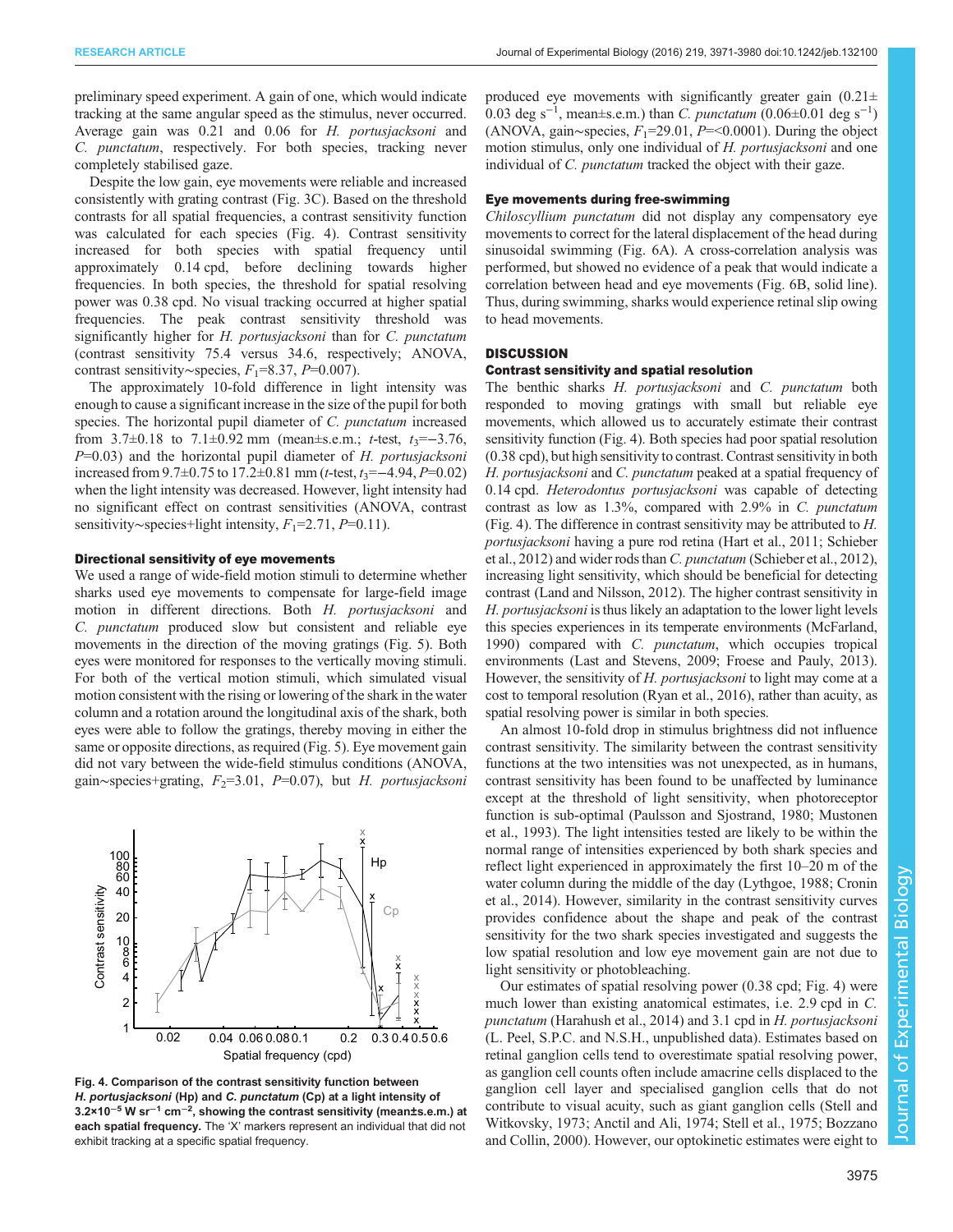<span id="page-5-0"></span>

#### Fig. 5. Eye movements as a function of stimulus direction. (A) Eye

movements of a H. portusjacksoni in response to horizontally moving vertical sine-wave gratings. Arrows demonstrate the horizontal direction (left or right) of the moving grating. For vertical gratings, a decrease in eye position represents movement to the right and an increase in eye position represents movement to the left.  $(B)$  Left and  $(C)$  right eve movements from H. portusjacksoni in response to a vertical motion stimulus (horizontal sine-wave grating moving up or down on all monitors simultaneously). For horizontal gratings, a decrease in eye position represents a downward eye movement and an increase represents an upward movement. (D) Left and (E) right eye position from H. portusjacksoni in response to rotation

around the longitudinal body axis of the shark (the horizontal gratings on the two lateral monitors were moved in opposite directions).

10 times lower than anatomical estimates, a much larger than expected difference [\(Stell et al., 1975\)](#page-9-0). There are a number of experimental factors that may have led to an underestimation of the optokinetic responses (both gain and resulting estimates of spatial resolution), such as the amount of the visual field the stimulus covered ([Wyatt and Pola, 1987](#page-9-0)), the presence of non-rotating monitor edges ([Wyatt and Pola, 1987](#page-9-0)), the restraint of the animals during the experiment ([Dieringer et al., 1983;](#page-7-0) [Gioanni, 1988](#page-8-0)), as well as a lack of attention towards the stimulus by the animals [\(Wyatt and Pola, 1987\)](#page-9-0). However, a more likely explanation of the low threshold estimates is that the optomotor system in these species is not sensitive to high spatial frequencies. The optomotor system is designed to counteract image rotations. Estimating image rotations is easiest when viewing distant objects that are less affected by translational self motion and less affected by object motion (distant objects produce, on average, slower retinal speeds). In the underwater environment, distant objects do not contain high spatial frequencies because of the fast degradation of image contrast and blurring with viewing distance ([Lythgoe, 1980,](#page-8-0) [1988](#page-8-0); [McFarland, 1990; Land and Nilsson, 2012](#page-8-0)). Low spatial frequency tuning of the optomotor system would therefore allow the system to preferentially ignore close objects [\(Land, 1999; Eckert](#page-8-0) [and Zeil, 2001](#page-8-0)). This argument would explain why our results show such a sharp decline in the contrast sensitivity function at spatial frequencies above 0.18 cpd (Fig. 5).

An alternative method to calculate spatial resolving power, which is less affected by the low sensitivity of the optomotor system to high spatial frequencies, has been provided by [da Silva Souza et al.](#page-7-0) [\(2011\)](#page-7-0). [da Silva Souza et al. \(2011\)](#page-7-0) have shown that in other vertebrates, the peak of the contrast sensitivity curve  $(CS_{\text{peak}})$ correlates with the threshold of spatial resolution (SRP):

$$
SRP = 11.47 \times e^{2.18 \times \log_{10}(CS_{peak})}.
$$
 (1)

Using Eqn 1, we can estimate the spatial resolving power of both shark species studied to be approximately 1.8 cpd (based on the

peak of the contrast sensitivity curves at 0.14 cpd), which is a much better fit of the anatomical estimates. Further behavioural experiments are clearly needed to resolve this issue.

Both H. portusjacksoni and C. punctatum have relatively low spatial resolving power in comparison to teleosts, such as the goldfish, Carassius auratus [\(Northmore and Dvorak, 1979\)](#page-8-0), and the bluegill, Lepomis macrochirus ([Northmore et al., 2007](#page-8-0)) [\(Fig. 7A](#page-6-0)), and most other vertebrates [\(Prusky et al., 2004; Rinner et al., 2005](#page-8-0); [Tappeiner et al., 2012\)](#page-9-0) [\(Fig. 7](#page-6-0)B), but are more sensitive to contrast. Only primates have greater contrast sensitivity ([Miller et al., 1980](#page-8-0); [Schor and Levi, 1980\)](#page-8-0). The rod-dominated retina of sharks [\(Harahush et al., 2009](#page-8-0); [Hart et al., 2011; Schieber et al., 2012\)](#page-8-0) may play an important role in increasing contrast sensitivity, but may come at the cost of low spatial resolution. Harbour seals, Phoca vitulina ([Hanke et al., 2011](#page-8-0)), and goldfish, C. auratus ([Northmore](#page-8-0) [and Dvorak, 1979](#page-8-0)), both of which are aquatic animals with roddominated retinas [\(Jamieson and Fisher, 1971;](#page-8-0) [Stell and Hárosi,](#page-9-0) [1976\)](#page-9-0), have contrast sensitivity functions most similar to the sharks studied here, suggesting contrast is of particular importance in aquatic animals.

### Eye movements in sharks

Owing to the structure of the marine environment, important visual motion occurs in a number of orientations. Therefore, it is not surprising that the sharks in this study tracked sine-wave gratings simulating different forms of self motion. Our results were equivalent to eye movements recorded from dogfish, Mustelus californicus, when the sharks were physically moved [\(Maxwell,](#page-8-0) [1920\)](#page-8-0). However, when the semicircular canals and otoliths were removed from M. californicus, no compensatory eye movements occurred, suggesting optokinetic responses are exclusively driven by vestibular responses ([Maxwell, 1920\)](#page-8-0). Our results on stationary benthic sharks suggest eye movements are not entirely dependent on whole-body movement, but can be elicited purely by visual information.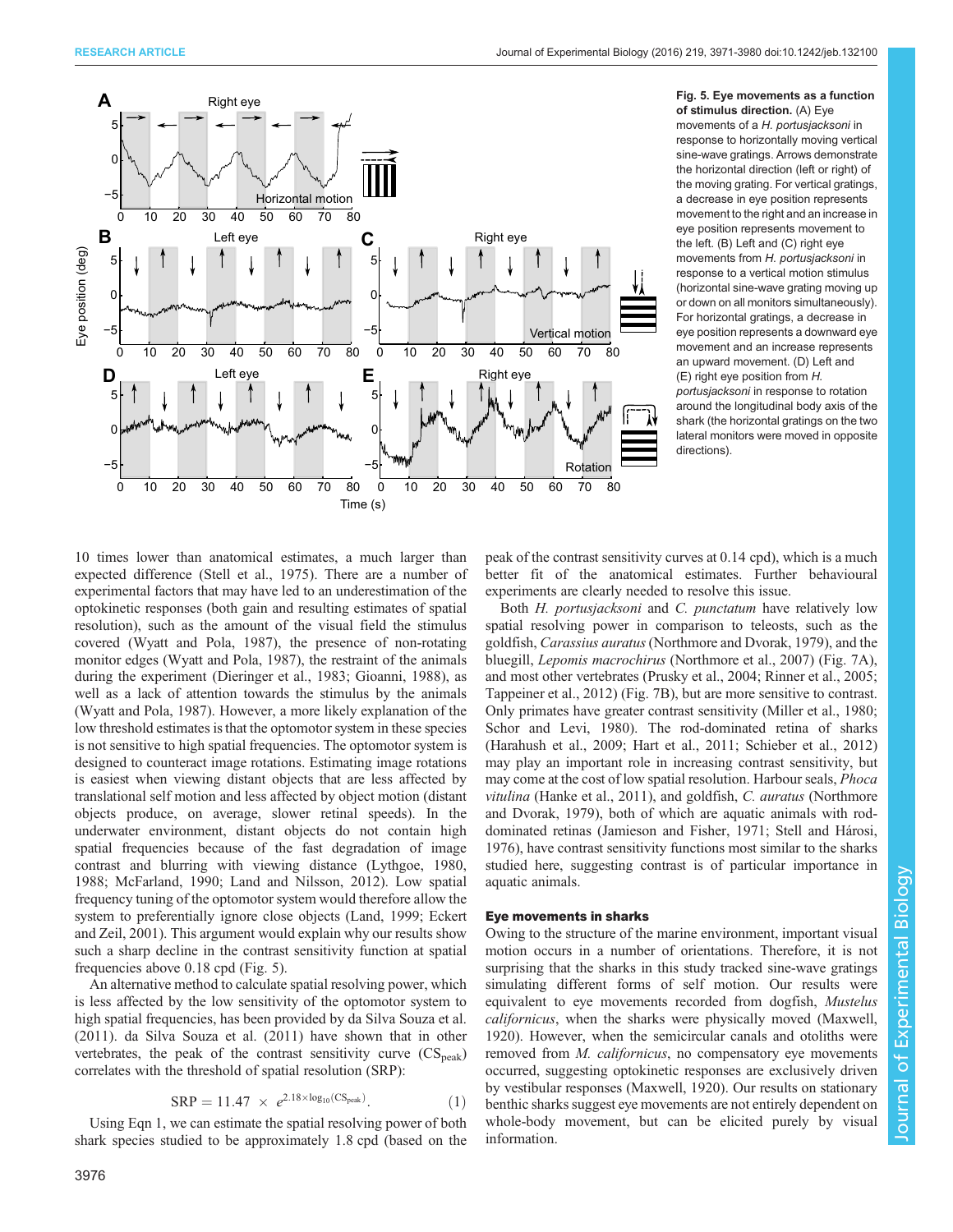<span id="page-6-0"></span>

Fig. 6. Analysis of head and eye movements of C. punctatum during freeswimming. (A) An example of the head (solid line) and eye (dashed line) movements during a swim cycle. (B) Average cross-correlation for head movements against eye movements. The solid line represents the results of the cross-correlation performed on head movement against the eye movements. To give a sense of scale, the dashed line represents a theoretical example of a shark that fully compensates head rotation with corresponding eye movements. (C) The average head movement during the sinusoidal swimming (black line) and the average corresponding rotational speed of head movements (grey line). (D) The distance at which an object would not appear blurred for C. punctatum during free-swimming, based on average head movements. The shaded areas of the left eye (light) and right eye (dark) express the distance that would not be blurred based on a swimming speed of 0.32 m s<sup>-1</sup>. Objects falling within the clear area close to the shark would be blurred on the retina. The dashed line represents the midline and dotted lines represent when the midline was crossed.

The eye movements in response to vertical motion stimuli demonstrated that the sharks were capable of rotating their eyes in opposite directions. Our findings support the existence of a monocularly organised oculomotor system in sharks [\(Maxwell,](#page-8-0) [1920](#page-8-0); [Masseck and Hoffmann, 2008](#page-8-0)). Monocular organisation is more common in animals with laterally positioned eyes as described for some teleost fishes [sandlance, Lymnichthyes fasciatus, and pipefish, Corythoichthyes intestinalis [\(Fritsches and Marshall,](#page-8-0) [2002](#page-8-0); [Pettigrew et al., 1999](#page-8-0))] and the chameleon, Chamaleo chamaleo [\(Gioanni et al., 1993](#page-8-0); [Pettigrew et al., 1999](#page-8-0)). The contralateral placement of the medial rectus motor neurons in the



Spatial frequency (cpd)

Fig. 7. Contrast sensitivity functions of H. portusjacksoni (Hp) and C. punctatum (Cp) compared with a range of vertebrates. (A) Comparison of sharks at a light intensity of 3.2×10−<sup>5</sup> W sr−<sup>1</sup> cm−<sup>2</sup> with marine vertebrates [\(Northmore and Dvorak, 1979; Rinner et al., 2005; Northmore et al., 2007;](#page-8-0) [Hanke et al., 2011](#page-8-0); [Tappeiner et al., 2012\)](#page-9-0). Zebrafish measurements were made from optokinetic drum experiments in both adults (a) and juveniles ( j). Harbour seal, goldfish and bluegill contrast sensitivity functions are estimated using other methodologies. (B) Comparison of sharks with other vertebrates [\(Donaghy, 1980](#page-8-0); [Miller et al., 1980](#page-8-0); [Schor and Levi, 1980](#page-8-0); [Silveira et al., 1982;](#page-9-0) [Prusky et al., 2004; Jarvis et al., 2009](#page-8-0)). Contrast sensitivity function measurements for these vertebrates were made in optokinetic drum experiments.

midbrain of sharks differs from most vertebrates, which may allow eye movements to be controlled independently ([Graf and Brunken,](#page-8-0) [1984\)](#page-8-0).

One surprising result of our study was the extremely low gain of the optokinetic system. Even the fastest eye movements were much slower than the speed in which the stimuli moved (gain of 0.21 and 0.06 in H. portusjacksoni and C. punctatum, respectively). In contrast, juvenile zebrafish, Danio rerio, are capable of tracking a grating of 2.4 deg s<sup>-1</sup> with a gain of 0.9 [\(Easter and Nicola, 1997\)](#page-8-0). The gain of the sharks was more similar to that of other vertebrates that produce independent eye movements (L. fasciatus, gain=0.52,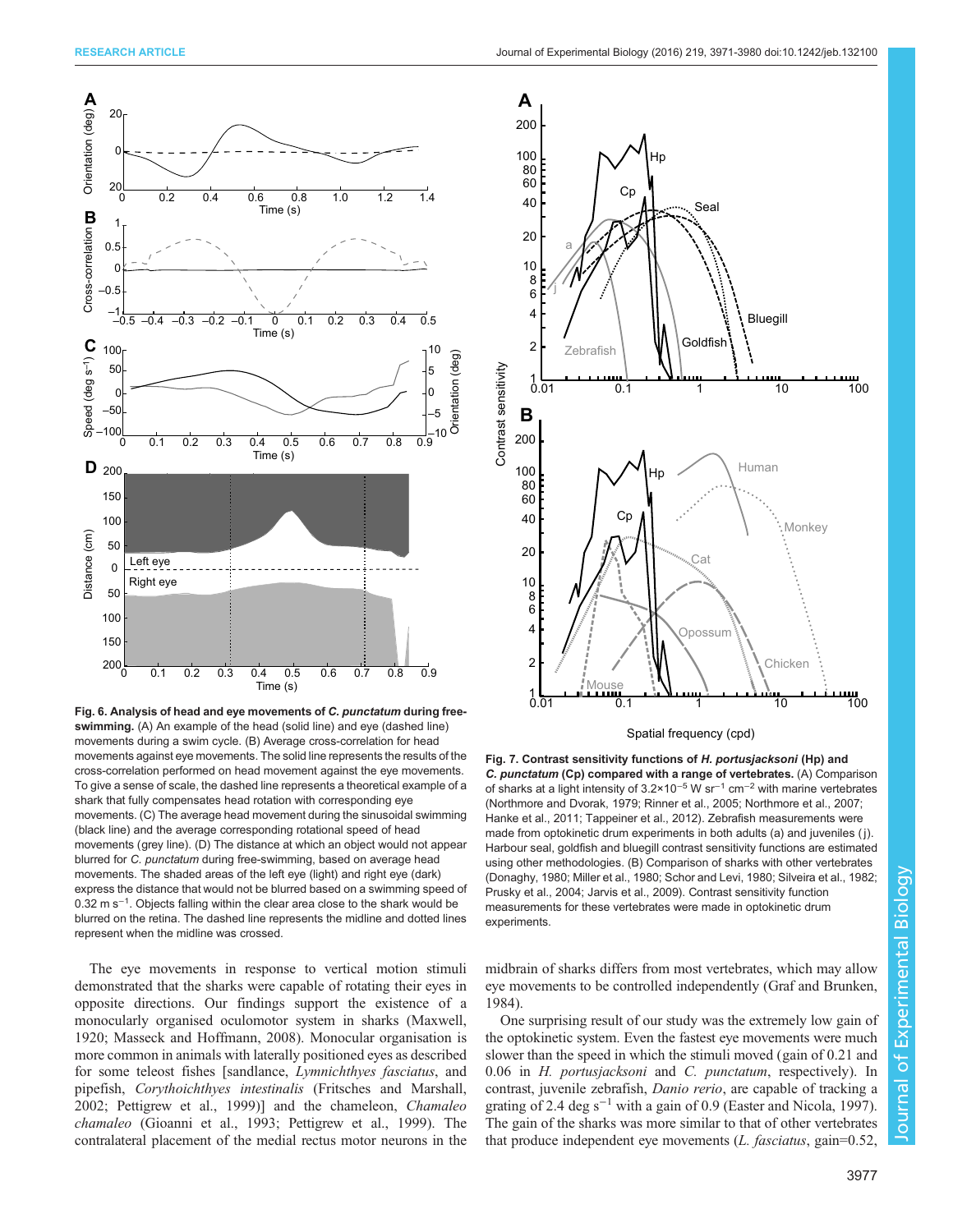<span id="page-7-0"></span>[Fritsches and Marshall, 2002](#page-8-0); C. chamaleo, gain=0.35, [Gioanni](#page-8-0) [et al., 1993\)](#page-8-0).

The low gain may reflect the retinal topography of ganglion cells. Both species of sharks examined in this study have horizontal visual streaks ([Harahush et al., 2009](#page-8-0); [Schieber et al., 2012\)](#page-8-0), which reduces the need to perform large and fast eye movements in order to stabilise objects on the area of the retina with the greatest resolution [\(Hughes, 1977](#page-8-0)). However, many species with visual streaks still perform significant eye movements [\(Hughes, 1971](#page-8-0); [Harris, 1965\)](#page-8-0). Thus, the low gain of the two shark species may instead relate to their more primitive visual structure ([Shirai, 1992](#page-9-0), [1996](#page-9-0); [Winchell](#page-9-0) [et al., 2004\)](#page-9-0) and more modern vertebrates may have developed more specialised optokinetic responses.

#### Optic blur

In contrast to previous research ([Smith, 2006](#page-9-0); [Osmon, 2008](#page-8-0); [McComb et al., 2009](#page-8-0)), free-swimming C. punctatum showed no evidence of compensatory eye movements, despite strong lateral head rotations. This result is consistent with the low gain found in the drum experiment and means that C. punctatum will experience regular periods of optic blur during swimming. The angular velocity (S) of an image that would incur significant blur in the shark's eye can be calculated based on the receptor acceptance angle (δρ) and the response time of the retina (δτ) [\(Land, 1999\)](#page-8-0):

$$
S = (\delta \rho / \delta \tau). \tag{2}
$$

Dividing the acceptance angle  $(\delta \rho)$  by the difference in stimulus speed and the speed of the eye movements  $(S)$ , we can determine the response time necessary to avoid image blur:

$$
\delta \tau = (\delta \rho / S). \tag{3}
$$

We used Eqn 3 to determine the photoreceptor response time required to avoid image blur in C. punctatum. During the optokinetic experiment, the average angular speed difference between the stimulus and the eye was 1.88 deg s<sup>-1</sup>. With an acceptance angle of 2.6 deg and a spatial resolving power of 0.38 cpd, *C. punctatum* would need to have very slow photoreceptors with a response time of >1000 ms to experience significant motion blur. This response time is much slower than response times measured in other species of sharks (23–35 ms) [\(McComb et al., 2010\)](#page-8-0). Therefore, it is unlikely C. punctatum experienced significant image blur during the optokinetic drum experiments.

During free-swimming, the maximum rotational speed at which C. punctatum moved their heads was 256 deg s<sup>-1</sup>. To avoid image blur, during the maximum speed of head rotation, C. punctatum would need a response time of approximately 10 ms, suggesting that C. punctatum experienced motion blur during swimming. Insufficient time to process images causes a loss of valuable spatial and contrast information, thus impeding object detection and recognition. However, motion blur during swimming may be periodic. The forward movement during swimming means that head movements away from the midline will reduce image motion across the retina of the eye leading the rotation by counteracting forward motion. However, as the shark moves the head back towards the midline, the translational and rotational components of image motion across the same retina will combine and increase blur [\(Harris, 1965](#page-8-0); [Land, 1999](#page-8-0), [2015](#page-8-0)). Based on a photoreceptor response time of 32 ms [\(McComb et al., 2010\)](#page-8-0), a swimming speed of 0.32 m s−<sup>1</sup> [\(Ryan et al., 2015\)](#page-8-0), a spatial resolving power of 0.38 cpd and average head rotations [\(Fig. 6](#page-6-0)C), objects farther away

than 35 cm would only blur for approximately 10% of the swim cycle [\(Fig. 6D](#page-6-0)). However, if spatial resolution was greater than 0.38 cpd, C. *punctatum* would experience more blur. Using the spatial resolving power estimate of 1.8 cpd, objects farther away than 35 cm would be blurred during 43.9% of the swim cycle. This may be acceptable for a relatively sedentary species such as C. punctatum, but more active and faster sharks may require greater compensatory eye movements. One advantage of head movements without compensatory eye movements is in extending the area of the visual field and reducing the blind spot behind the shark [\(McComb](#page-8-0) [et al., 2009\)](#page-8-0). However, this may be at the expense of periodic blurring. The interactions between swimming, head movements and eye movements are essential in understanding how sharks perceive their visual world, and an assessment of eye movements in a range of free-swimming species of sharks is required, both in the natural environment and with artificial visual stimuli.

In summary, optokinetic drums are a useful method for assessing eye movements and estimating contrast sensitivity and spatial resolving power in benthic sharks. Both species of benthic shark, H. portusjacksoni and C. punctatum, assessed in this study were very sensitive to contrast, suggesting that sharks do not have 'poor' vision as once thought, but are optimised to the low-contrast aquatic environment. In addition, the results suggest that some sharks may not completely stabilise gaze, and, when swimming, may go through periods of stabilised and blurred vision, but increase their visual field.

#### Acknowledgements

We would like to acknowledge Julian Partridge for his insightful comments on the manuscript, and Caroline Kerr, Carl Schmidt, Lucille Chapuis and Ryan Kempster for their help in the maintenance of the animals used in this study.

#### Competing interests

The authors declare no competing or financial interests.

#### Author contributions

L.A.R. carried out the experiments, participated in data analysis, conception and design of the study, and drafted the manuscript. N.S.H. and S.P.C. participated in the conception and design of the study, interpretation of the data, and helped draft the manuscript. J.M.H. designed the software used for tracking eye movements, participated in data analysis, conception and design of the study, and interpretation of the data, and helped draft the manuscript.

#### Funding

We would like to acknowledge the financial support of Western Australia's State Government to N.S.H. and S.P.C. Animal acquisition and experimental design was supported by grants from the Sea World Research and Rescue Foundation. J.M.H. was supported by an Australian Research Council Future Fellowship.

#### References

- Anctil, M. and Ali, M. A. [\(1974\). Giant ganglion cells in the retina of the](http://dx.doi.org/10.1016/0042-6989(74)90154-0) [hammerhead shark \(](http://dx.doi.org/10.1016/0042-6989(74)90154-0)Sphyrna lewini). Vision Res. 14, 903-904.
- Bozzano, A. and Collin, S. P. [\(2000\). Retinal ganglion cell topography in](http://dx.doi.org/10.1159/000006652) elasmobranchs. [Brain Behav. Evol.](http://dx.doi.org/10.1159/000006652) 55, 191-208.
- Brainard, D. H. [\(1997\). The psychophysics toolbox.](http://dx.doi.org/10.1163/156856897X00357) Spat. Vision 10, 433-436.
- Collewijn, H. [\(1977\). Eye- and head movements in freely moving rabbits.](http://dx.doi.org/10.1113/jphysiol.1977.sp011778) J. Physiol. 266[, 471-498.](http://dx.doi.org/10.1113/jphysiol.1977.sp011778)
- [Combes, D., Le Ray, D., Lambert, F. M., Simmers, J. and Straka, H.](http://dx.doi.org/10.1016/j.cub.2008.02.018) (2008). An [intrinsic feed-forward mechanism for vertebrate gaze stabilization.](http://dx.doi.org/10.1016/j.cub.2008.02.018) Curr. Biol. 18, [R241-R243.](http://dx.doi.org/10.1016/j.cub.2008.02.018)
- Cronin, T. W., Johnsen, S., Marshall, N. J. Warrant, E. J. (2014). Visual Ecology. Princeton, NJ: Princeton University Press.
- [da Silva Souza, G., Gomes, B. D. and Silveira, L. C. L.](http://dx.doi.org/10.3922/j.psns.2011.1.005) (2011). Comparative [neurophysiology of spatial luminance contrast sensitivity.](http://dx.doi.org/10.3922/j.psns.2011.1.005) Psychol. Neurosci. 4, [29-48.](http://dx.doi.org/10.3922/j.psns.2011.1.005)
- [Davis, S. P., Finarelli, J. A. and Coates, M. I.](http://dx.doi.org/10.1038/nature11080) (2012). Acanthodes and shark-like [conditions in the last common ancestor of modern gnathostomes.](http://dx.doi.org/10.1038/nature11080) Nature 486, [247-250.](http://dx.doi.org/10.1038/nature11080)
- [Dieringer, N., Cochran, S. and Precht, W.](http://dx.doi.org/10.1007/BF00612604) (1983). Differences in the central [organization of gaze stabilizing reflexes between frog and turtle.](http://dx.doi.org/10.1007/BF00612604) J. Comp. Physiol. A 153[, 495-508.](http://dx.doi.org/10.1007/BF00612604)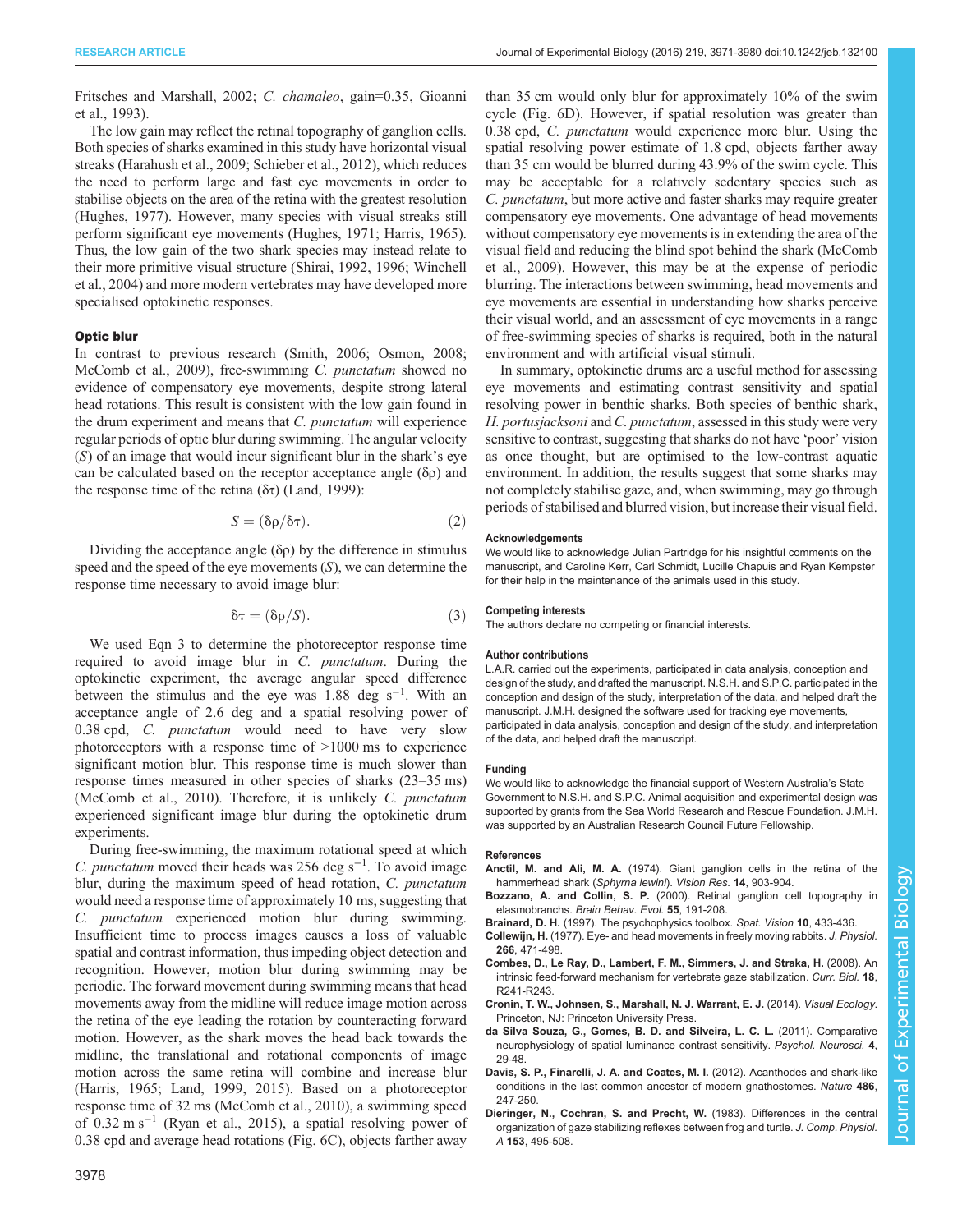- <span id="page-8-0"></span>Donaghy, M. [\(1980\). The contrast sensitivity, spatial resolution and velocity tuning](http://dx.doi.org/10.1113/jphysiol.1980.sp013166) of the cat'[s optokinetic reflex.](http://dx.doi.org/10.1113/jphysiol.1980.sp013166) J. Physiol. 300, 353-365.
- Easter, S. S. and Nicola, G. N. [\(1997\). The development of eye movements in the](http://dx.doi.org/10.1002/(SICI)1098-2302(199712)31:4%3C267::AID-DEV4%3D3.0.CO;2-P) zebrafish (Danio rerio). [Dev. Psychobiol.](http://dx.doi.org/10.1002/(SICI)1098-2302(199712)31:4%3C267::AID-DEV4%3D3.0.CO;2-P) 31, 267-276.
- Eckert, M. and Zeil, J. (2001). Toward an ecology of motion vision. In Motion Vision: Computational, Neural, and Ecological Constraints (ed. J. Zeil and J.M. Zanker), pp. 333-369. Berlin: Springer Verlag.
- Fernald, R. D. [\(1985\). Eye movements in the African cichlid fish,](http://dx.doi.org/10.1007/BF00610862) Haplochromis burtoni. [J. Comp. Physiol. A](http://dx.doi.org/10.1007/BF00610862) 156, 199-208.
- Fritsches, K. A. and Marshall, N. J. (2002). Independent and conjugate eye movements during optokinesis in teleost fish. J. Exp. Biol. 205, 1241-1252.
- Froese, R. and Pauly, D. (ed.) (2013). FishBase. [www.fishbase.org](http://www.fishbase.org).
- Frost, B. (1978). The optokinetic basis of head-bobbing in the pigeon. J. Exp. Biol. 74, 187-195.
- [Fuss, T., Bleckmann, H. and Schluessel, V.](http://dx.doi.org/10.1007/s00359-013-0859-x) (2014). Place learning prior to and [after telencephalon ablation in bamboo and coral cat sharks \(](http://dx.doi.org/10.1007/s00359-013-0859-x)Chiloscyllium griseum and [Atelomycterus marmoratus](http://dx.doi.org/10.1007/s00359-013-0859-x)). J. Comp. Physiol. A 200, 37-52.
- [Gardiner, J. M., Hueter, R. E., Maruska, K. P., Sisneros, J. A., Casper, B. M.,](http://dx.doi.org/10.1201/b11867-15) Mann, D. A. and Demski, L. S. [\(2012\). Sensory physiology and behavior of](http://dx.doi.org/10.1201/b11867-15) [elasmobranchs. Biology of sharks and their relatives.](http://dx.doi.org/10.1201/b11867-15) Mar. Biol. 1, 349-401.
- Gilbert, P. W. (1970). Studies on the anatomy, physiology, and behavior of sharks. Final Report. Office Naval Res. 401, 104-471.
- Gioanni, H. [\(1988\). Stabilizing gaze reflexes in the pigeon \(](http://dx.doi.org/10.1007/BF00247310)Columba livia). Exp. [Brain Res.](http://dx.doi.org/10.1007/BF00247310) 69, 567-582.
- [Gioanni, H., Bennis, M. and Sansonetti, A.](http://dx.doi.org/10.1017/S0952523800006167) (1993). Visual and vestibular reflexes [that stabilize gaze in the chameleon.](http://dx.doi.org/10.1017/S0952523800006167) Vis. Neurosci. 10, 947-956.
- Graf, W. and Brunken, W. [\(1984\). Elasmobranch oculomotor organization:](http://dx.doi.org/10.1002/cne.902270408) [anatomical and theoretical aspects of the phylogenetic development of](http://dx.doi.org/10.1002/cne.902270408) [vestibulo-oculomotor connectivity.](http://dx.doi.org/10.1002/cne.902270408) J. Comp. Neurol. 227, 569-581.
- Hammerschlag, N., Martin, R. A., Fallows, C., Collier, R. S. and Lawrence, R. (2012). Investigatory behavior toward surface objects and nonconsumptive strikes on seabirds by white sharks, Carcharodon carcharias, at Seal Island, South Africa (1997–2010). In Global Perspectives on the Biology and Life History of the White Shark (ed. M. L. Domeier), pp. 91-103. Boca Raton, FL: CRC Press.
- [Hanke, F. D., Scholtyssek, C., Hanke, W. and Dehnhardt, G.](http://dx.doi.org/10.1007/s00359-010-0600-y) (2011). Contrast [sensitivity in a harbor seal \(](http://dx.doi.org/10.1007/s00359-010-0600-y)Phoca vitulina). J. Comp. Physiol. A 197, 203-210.
- [Harahush, B. K., Hart, N. S., Green, K. and Collin, S. P.](http://dx.doi.org/10.1002/cne.21953) (2009). Retinal [neurogenesis and ontogenetic changes in the visual system of the brown banded](http://dx.doi.org/10.1002/cne.21953) bamboo shark, Chiloscyllium punctatum [\(Hemiscyllidae, Elasmobranchii\).](http://dx.doi.org/10.1002/cne.21953) [J. Comp. Neurol.](http://dx.doi.org/10.1002/cne.21953) 513, 83-97.
- [Harahush, B. K., Hart, N. S. and Collin, S. P.](http://dx.doi.org/10.1159/000361036) (2014). Ontogenetic changes in [retinal ganglion cell distribution and spatial resolving power in the brown-banded](http://dx.doi.org/10.1159/000361036) bamboo shark [Chiloscyllium punctatum](http://dx.doi.org/10.1159/000361036) (Elasmobranchii). Brain Behav. Evol. 83, [286-300.](http://dx.doi.org/10.1159/000361036)
- Harris, A. J. (1965). Eye movements of the dogfish Squalus acanthias. J. Exp. Biol. 43, 107-138.
- [Hart, N. S., Theiss, S. M., Harahush, B. K. and Collin, S. P.](http://dx.doi.org/10.1007/s00114-010-0758-8) (2011). [Microspectrophotometric evidence for cone monochromacy in sharks.](http://dx.doi.org/10.1007/s00114-010-0758-8) [Naturwissenschaften](http://dx.doi.org/10.1007/s00114-010-0758-8) 98, 193-201.
- Hobson, E. S. (1963). Feeding behavior in three species of sharks. Pac. Sci. 17, 171-194.
- How, M. J., Zeil, J. and Hemmi, J. M. [\(2007\). Differences in context and function of](http://dx.doi.org/10.1007/s00265-007-0448-5) [two distinct waving displays in the fiddler crab,](http://dx.doi.org/10.1007/s00265-007-0448-5) Uca perplexa (Decapoda: Ocypodidae). [Behav. Ecol. Sociobiol.](http://dx.doi.org/10.1007/s00265-007-0448-5) 62, 137-148.
- Hueter, R. E. [\(1990\). Adaptations for spatial vision in sharks.](http://dx.doi.org/10.1002/jez.1402560518) J. Exp. Zool. 256, [130-141.](http://dx.doi.org/10.1002/jez.1402560518)
- Hueter, R. E., Mann, D. A. and Maruska, K. P. (2004). Sensory biology of elasmobranchs. In Biology of Sharks and Their Relatives (ed. J. A. Musick, J. C. Carrier and M. R. Heithaus), pp. 325-368. Boca Raton, FL: CRC Press.
- Hughes, A. [\(1971\). Topographical relationships between the anatomy and](http://dx.doi.org/10.1007/BF00142518) [physiology of the rabbit visual system.](http://dx.doi.org/10.1007/BF00142518) Doc. Ophthalmol. 30, 33-159.
- Hughes, A. (1977). The topography of vision in mammals of contrasting life style: comparative optics and retinal organisation. In The Visual System in Vertebrates (ed. F. Crescitelli), pp. 613-756. Berlin; Heidelberg: Springer.
- Jamieson, G. S. and Fisher, H. D. [\(1971\). The retina of the harbour seal,](http://dx.doi.org/10.1139/z71-005) Phoca vitulina. [Can. J. Zool.](http://dx.doi.org/10.1139/z71-005) 49, 19-23.
- [Jarvis, J. R., Abeyesinghe, S. M., McMahon, C. E. and Wathes, C. M.](http://dx.doi.org/10.1016/j.visres.2009.02.019) (2009). [Measuring and modelling the spatial contrast sensitivity of the chicken \(](http://dx.doi.org/10.1016/j.visres.2009.02.019)Gallus [g. domesticus](http://dx.doi.org/10.1016/j.visres.2009.02.019)). Vision Res. 49, 1448-1454.
- Land, M. F. [\(1999\). Motion and vision: why animals move their eyes.](http://dx.doi.org/10.1007/s003590050393) J. Comp. Physiol. A 185[, 341-352.](http://dx.doi.org/10.1007/s003590050393)
- Land, M. F. [\(2015\). Eye movements of vertebrates and their relation to eye form and](http://dx.doi.org/10.1007/s00359-014-0964-5) function. [J. Comp. Physiol. A](http://dx.doi.org/10.1007/s00359-014-0964-5) 201, 195-214.
- Land, M. F. and Nilsson, D.-E. (2012). Animal Eyes. Oxford: Oxford University Press.
- Last, P. R. and Stevens, J. D. (2009). Sharks and Rays of Australia. Collingwood, Australia: CSIRO Publishing.
- Lisney, T. J. and Collin, S. P. [\(2008\). Retinal ganglion cell distribution and spatial](http://dx.doi.org/10.1159/000146082) [resolving power in elasmobranchs.](http://dx.doi.org/10.1159/000146082) Brain Behav. Evol. 72, 59-77.
- Litherland, L. and Collin, S. P. [\(2008\). Comparative visual function in](http://dx.doi.org/10.1017/S0952523808080693) [elasmobranchs: spatial arrangement and ecological correlates of photoreceptor](http://dx.doi.org/10.1017/S0952523808080693) [and ganglion cell distributions.](http://dx.doi.org/10.1017/S0952523808080693) Vis. Neurosci. 25, 549-561.
- Lythgoe, J. N. (1980). Vision in fishes: ecological adaptations. In Environmental Physiology of Fishes (ed. M. A. Ali), pp. 431-445. New York: Springer.
- Lythgoe, J. N. (1988). Light and vision in the aquatic environment. In Sensory Biology of Aquatic Animals (ed. J. Atema, R. R. Fay, A. N. Popper and W. N. Tavolga), pp. 57-82. New York: Springer.
- Mandecki, J. L. and Domenici, P. [\(2015\). Eye movements are coordinated with](http://dx.doi.org/10.1242/jeb.116756) [pectoral fin beats during locomotion in a marine teleost fish.](http://dx.doi.org/10.1242/jeb.116756) J. Exp. Biol. 218, [1122-1125.](http://dx.doi.org/10.1242/jeb.116756)
- Martin, R. A. [\(2007\). A review of shark agonistic displays: comparison of display](http://dx.doi.org/10.1080/10236240601154872) [features and implications for shark](http://dx.doi.org/10.1080/10236240601154872)–human interactions. Mar. Freshwater Behav. [Physiol.](http://dx.doi.org/10.1080/10236240601154872) 40, 3-34.
- Masseck, O. A. and Hoffmann, K.-P. [\(2008\). Responses to moving visual stimuli in](http://dx.doi.org/10.1152/jn.00926.2007) [pretectal neurons of the small-spotted dogfish \(](http://dx.doi.org/10.1152/jn.00926.2007)Scyliorhinus canicula). [J. Neurophysiol.](http://dx.doi.org/10.1152/jn.00926.2007) 99, 200-207.
- Masseck, O. A. and Hoffmann, K.-P. [\(2009\). Comparative neurobiology of the](http://dx.doi.org/10.1111/j.1749-6632.2009.03854.x) optokinetic reflex. [Ann. N. Y. Acad. Sci.](http://dx.doi.org/10.1111/j.1749-6632.2009.03854.x) 1164, 430-439.
- Maxwell, S. [\(1920\). Labyrinth and equilibrium: III. The mechanism of the static](http://dx.doi.org/10.1085/jgp.3.2.157) [functions of the labyrinth.](http://dx.doi.org/10.1085/jgp.3.2.157) J. Gen. Physiol. 3, 157-162.
- [McComb, D. M., Tricas, T. C. and Kajiura, S. M.](http://dx.doi.org/10.1242/jeb.032615) (2009). Enhanced visual fields in [hammerhead sharks.](http://dx.doi.org/10.1242/jeb.032615) J. Exp. Biol. 212, 4010-4018.
- [McComb, D. M., Frank, T. M., Hueter, R. E. and Kajiura, S. M.](http://dx.doi.org/10.1086/648394) (2010). Temporal [resolution and spectral sensitivity of the visual system of three coastal shark](http://dx.doi.org/10.1086/648394) [species from different light environments.](http://dx.doi.org/10.1086/648394) Physiol. Biochem. Zool. 83, 299-307.
- McFarland, W. [\(1990\). Light in the sea: the optical world of elasmobranchs.](http://dx.doi.org/10.1002/jez.1402560503) J. Exp. Zool. 256[, 3-12.](http://dx.doi.org/10.1002/jez.1402560503)
- [Meyer, C. G., Holland, K. N. and Papastamatiou, Y. P.](http://dx.doi.org/10.1098/rsif.2004.0021) (2005). Sharks can detect [changes in the geomagnetic field.](http://dx.doi.org/10.1098/rsif.2004.0021) J. R. Soc. Interface 2, 129-130.
- Miller, M., Pasik, P. and Pasik, T. (1980). Extrageniculostriate vision in the monkey. VII. Contrast sensitivity functions. J. Neurophysiol. 43, 1510-1526.
- [Miller, R. F., Cloutier, R. and Turner, S.](http://dx.doi.org/10.1038/nature02001) (2003). The oldest articulated [chondrichthyan from the Early Devonian period.](http://dx.doi.org/10.1038/nature02001) Nature 425, 501-504.
- Mustonen, J., Rovamo, J. and Näsänen, R. [\(1993\). The effects of grating area and](http://dx.doi.org/10.1016/0042-6989(93)90005-H) [spatial frequency on contrast sensitivity as a function of light level.](http://dx.doi.org/10.1016/0042-6989(93)90005-H) Vision Res. 33, [2065-2072.](http://dx.doi.org/10.1016/0042-6989(93)90005-H)
- Northmore, D. P. M. and Dvorak, C. A. [\(1979\). Contrast sensitivity and acuity of the](http://dx.doi.org/10.1016/0042-6989(79)90171-8) goldfish. [Vision Res.](http://dx.doi.org/10.1016/0042-6989(79)90171-8) 19, 255-261.
- [Northmore, D. P. M., Oh, D.-J. and Celenza, M. A.](http://dx.doi.org/10.1017/S0952523807070307) (2007). Acuity and contrast [sensitivity of the bluegill sunfish and how they change during optic nerve](http://dx.doi.org/10.1017/S0952523807070307) regeneration. [Vis. Neurosci.](http://dx.doi.org/10.1017/S0952523807070307) 24, 319-331.
- Osmon, A. (2008). Investigation of visual fields and visually-mediated behavior in the bonnethead shark (Sphyrna tiburo). PhD thesis, Department of Psychology, niversity of South Florida.
- Parker, G. (1910). Influence of the Eyes, Ears, and Other Allied Sense Organs on the Movements of the Dogfish, Mustelus canis (Mitchill). Washington, DC: US Government Printing Office.
- Paulsson, L. and Sjostrand, J. (1980). Contrast sensitivity in the presence of glare light. *Invest. Ophthalmol. Vis. Sci.* 19, 401.
- Pelli, D. G. [\(1997\). The VideoToolbox software for visual psychophysics:](http://dx.doi.org/10.1163/156856897X00366) [transforming numbers into movies.](http://dx.doi.org/10.1163/156856897X00366) Spat. Vision 10, 437-442.
- [Pettigrew, J. D., Collin, S. P. and Ott, M.](http://dx.doi.org/10.1016/S0960-9822(99)80189-4) (1999). Convergence of specialised [behaviour, eye movements and visual optics in the sandlance \(Teleostei\) and the](http://dx.doi.org/10.1016/S0960-9822(99)80189-4) [chameleon \(Reptilia\).](http://dx.doi.org/10.1016/S0960-9822(99)80189-4) Curr. Biol. 9, 421-424.
- [Prusky, G. T., Alam, N. M., Beekman, S. and Douglas, R. M.](http://dx.doi.org/10.1167/iovs.04-0541) (2004). Rapid [quantification of adult and developing mouse spatial vision using a virtual](http://dx.doi.org/10.1167/iovs.04-0541) optomotor system. [Invest. Ophthalmol. Vis. Sci.](http://dx.doi.org/10.1167/iovs.04-0541) 45, 4611-4616.
- [Rinner, O., Rick, J. M. and Neuhauss, S. C. F.](http://dx.doi.org/10.1167/iovs.04-0682) (2005). Contrast sensitivity, spatial [and temporal tuning of the larval zebrafish optokinetic response.](http://dx.doi.org/10.1167/iovs.04-0682) Invest. [Ophthalmol. Vis. Sci.](http://dx.doi.org/10.1167/iovs.04-0682) 46, 137-142.
- Ritter, E. K. and Godknecht, A. J. [\(2000\). Agonistic displays in the blacktip shark](http://dx.doi.org/10.1643/0045-8511(2000)2000[0282:ADITBS]2.0.CO;2) ([Carcharhinus limbatus](http://dx.doi.org/10.1643/0045-8511(2000)2000[0282:ADITBS]2.0.CO;2)). Copei 2000, 282-284.
- [Ryan, L. A., Meeuwig, J. J., Hemmi, J. M., Collin, S. P. and Hart, N. S.](http://dx.doi.org/10.1007/s00227-015-2670-4) (2015). It is [not just size that matters: shark cruising speeds are species-specific.](http://dx.doi.org/10.1007/s00227-015-2670-4) Mar. Biol. 162[, 1307-1318.](http://dx.doi.org/10.1007/s00227-015-2670-4)
- Ryan, L. A., Hemmi, J. M., Collin, S. P. and Hart, N. S. (2016). A shark's eye view: motion vision and behaviour in apex predators. PhD thesis, Department of Animal Biology, University of Western Australia.
- [Schieber, N. L., Collin, S. P. and Hart, N. S.](http://dx.doi.org/10.1002/jmor.11033) (2012). Comparative retinal anatomy in [four species of elasmobranch.](http://dx.doi.org/10.1002/jmor.11033) J. Morphol. 273, 423-440.
- [Schluessel, V., Rick, I. and Plischke, K.](http://dx.doi.org/10.1007/s00359-014-0940-0) (2014). No rainbow for grey bamboo [sharks: evidence for the absence of colour vision in sharks from behavioural](http://dx.doi.org/10.1007/s00359-014-0940-0) [discrimination experiments.](http://dx.doi.org/10.1007/s00359-014-0940-0) J. Comp. Physiol. A 200, 939-947.
- Schor, C. M. and Levi, D. M. (1980). Disturbances of small-field horizontal and vertical optokinetic nystagmus in amblyopia. Invest. Ophthalmol. Vis. Sci. 19, 668-683.
- [Seamone, S., Blaine, T. and Higham, T. E.](http://dx.doi.org/10.1016/j.zool.2014.06.002) (2014). Sharks modulate their escape [behavior in response to predator size, speed and approach orientation.](http://dx.doi.org/10.1016/j.zool.2014.06.002) Zoology 117[, 377-382.](http://dx.doi.org/10.1016/j.zool.2014.06.002)